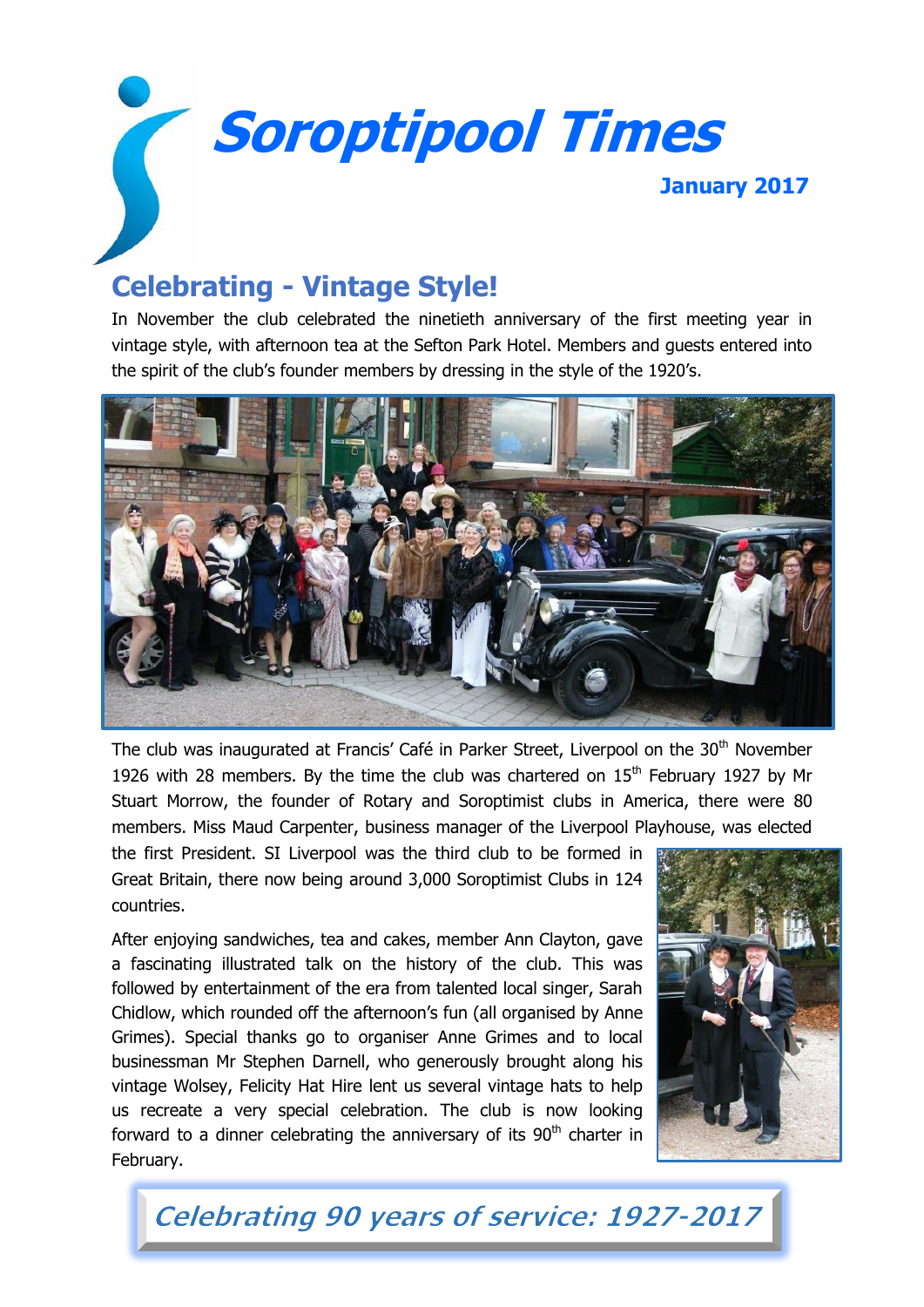## **Remembrance**



In 1928 Liverpool Soroptimists organised the very first Poppy Day. (The Royal British Legion took on the task in future years.) Members continue to support selling remembrance poppies every year. Andrea Scullion, Margaret Bragg, Joan Felgate and Anne Grimes withstood the cold to sell poppies. President [Joan a](https://www.facebook.com/profile.php?id=100005451855613)nd [Anne](https://www.facebook.com/annemariegrimes) are pictured selling poppies outside Radio Merseyside on November 5th.

On **Remembrance Sunday,** at the

Cenotaph St Georges Hall Liverpool two members, Andrea Scullion and Margaret Bragg attended the service of Remembrance and Dedication, representing the club and laying a wreath at the Cenotaph.

It was the 100th Anniversary year of the Battle of the Somme, 100<sup>th</sup> Anniversary of the Battle of Jutland, 75<sup>th</sup> year of the start of the Artic Convoy's 60<sup>th</sup> Anniversary of the Suez Crisis and the  $25<sup>th</sup>$  Anniversary year of Combat Operations in the



First Gulf War. The service started with the band of the Duke of Lancaster's Regiment.

The Parade Commander reported the conclusion of the service to the Lord Lieutenant Dame Lorna Muirhead, DBE, who has previously attended one of the club's lunches and entertained members with tales of her work in midwifery. At the end of the parade Andrea and Margaret enjoyed welcome refreshments inside the Hall.

**\_\_\_\_\_\_\_\_\_\_\_\_\_\_\_\_\_\_\_\_\_\_\_\_\_\_\_**

## **Marking Human Rights Day**

December saw members and guests gathered at Childwall Golf Club for the

International lunch which marks the anniversary of the declaration of Human Rights. A very enjoyable meal was followed by entertainment from the excellent SingMe choir and, of course, the club's energetic version of 'The Twelve days of Christmas'. President Joan is pictured with Lord Mayor Roz Gladden, her husband and Regional President Margaret Molyneux.

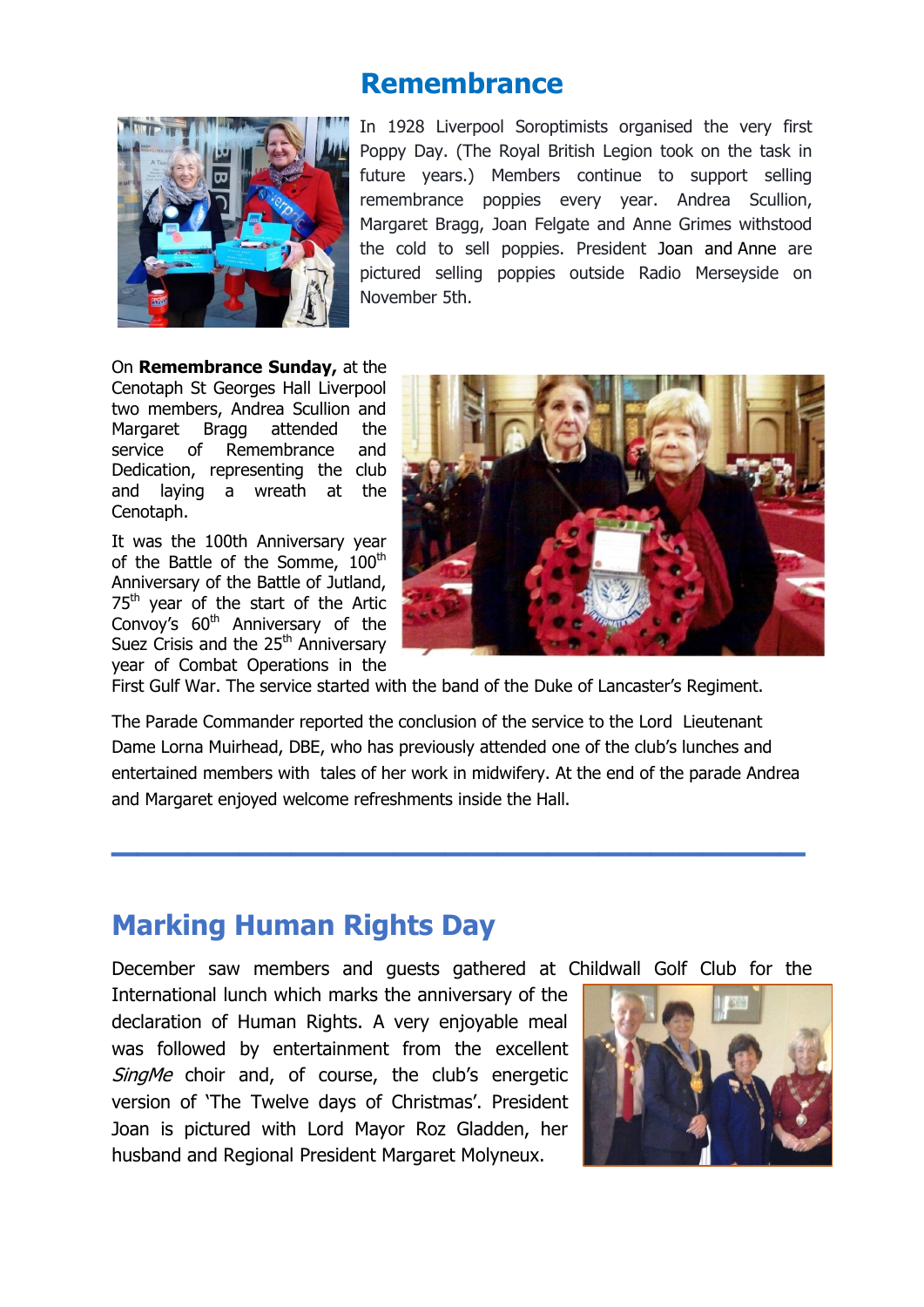## **Tara Womens Project Nepal: an update**



Jenni Pizer, visited us in July to tell of the efforts that are being made by a group of British women who educate the Nepalese women in the use of reusable sanitary protection. At present these pads are being made in this

country, but Jenni sent us an update and link to the facebook page. (fb: **[Tara Womens Project Nepal](https://www.facebook.com/tarawomansproject/)**) In October Jenni was able to

donate a sewing machine and over-locker. Jenni said that training had initially begun with one machinist and hoped it was the beginning of producing the washable pads for themselves entirely in Nepal. The production of Tara project sanitary kits continues. A machinist, Mumsang, is pictured looking happy with her new work.



## **Crown Prosecution Service**

**Guest speaker**, Alison Mutch, from the **Crown Prosecution Service**, visited the club to talk about her varied work. The north west area accounts for 12% of the national caseload and there is a mix of cases from murders, serious assaults, rapes and serious sexual assaults . Reports of the latter category are rising as victims become more confident in reporting cases. Many of these happen in families, community groups or educational settings, with a dedicated lawyer dealing with such cases. Domestic abuse accounts for 20% of the caseload and in Liverpool there is a centralised court which has been very effective in driving up convictions for domestic abuse. A recent development is the introduction of cohersion and controlling legislation. When a victim complains, for example of a black eye, the pattern of behaviour which led to this point is investigated and court can take it into account evidence such as a partner not letting a woman leave the house without him and locking up all her footwear. Twenty years ago courts often dismissed cases as 'just a domestic': we have moved well away from this, reports Alison. Members of the community can become part of a scrutiny panel (one of the club is such a panel member). Children over 10 years old have reached age of criminal responsibility and children can give evidence and be cross examined over a video link. Alison reported that no cases of FGM have been

**\_\_\_\_\_\_\_\_\_\_\_\_\_\_\_\_\_\_\_\_\_\_\_\_\_\_\_**



prosecuted as yet but awareness has been raised over Merseyside where there is a problem. Alison speaks to Police groups to make them more aware of FGM and that it is child abuse. An excellent informative talk!

Alison is pictured second from left.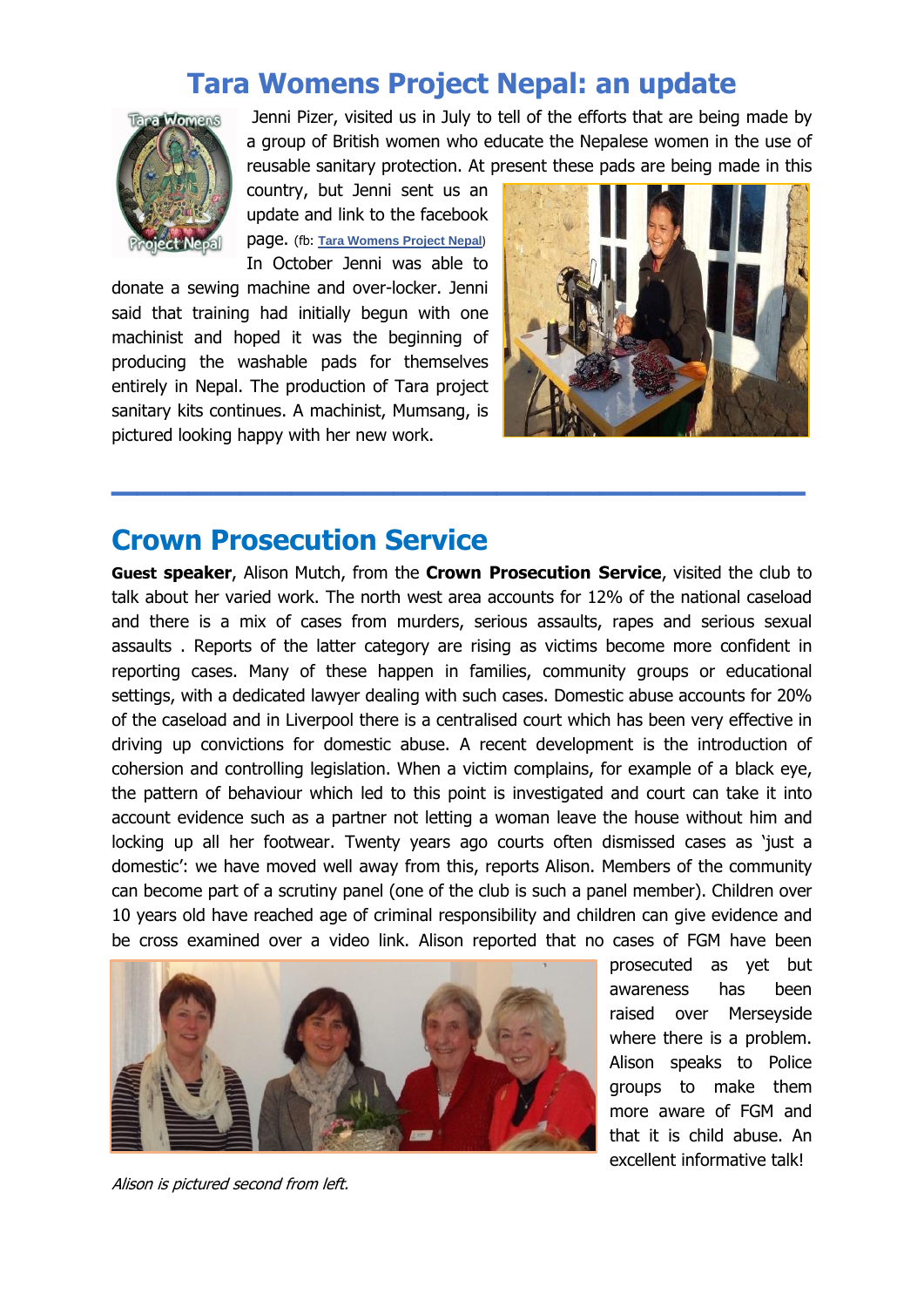## **SIGBI 82nd Federation Conference held in Malta**

#### **Sue Woods writes:**

At 3am on a cold November morning President Joan, Dorcas, Dorothy, Geraldine and Gerry, Kathleen and Sue set off for Manchester airport to meet up with fellow Soroptimists to travel to the warmer climate of Malta for our Federation Conference held at the Hilton Hotel  $10^{\text{th}}$  –  $12<sup>th</sup>$  November 2016. Our group and others were staying at the Hotel Cavalieri at St Julians Bay, a ten minute walk from the Hilton Hotel. Geraldine and Gerry had a room overlooking the lovely bay of St Julian, the rest of us had rooms overlooking a building site, workers starting work at 7am! That was not a problem as when at conference you don't have the chance of a lie in.

As we arrived on the Tuesday and were staying for a week, it gave us four days to do some sightseeing. On the Wednesday we visited Valletta the only day it rained and rained and rained. The rest of the week was dry, warm and in the main sunny. Club members chose different outings that covered the east/south of the island and the west/north of the island.

The Conference theme was 'Engineering the Future' and the programme was balanced to include guest speakers from different areas of Engineering, speakers who were working for women's rights and a mix of club projects and best practice awards.

The venue for the conference, the organisation of the event and access to that all important coffee at the morning interval was excellent. All the guest speakers were very good in the content and presentation of their particular field of expertise. I particularly enjoyed Dame Professor Sue Ion who really sold science and engineering for girls and showed an excellent video that showed how schoolchildren at an early age have developed a stereotypical view of who do what jobs – men are the doctors, fire-fighters and RAF pilots and looking very surprised when the women identified themselves in those roles. I also enjoyed and admired Sara Ezabe Malliuve who at 20yrs old was able to talk to a full auditorium about what it was

**\_\_\_\_\_\_\_\_\_\_\_\_\_\_\_\_\_\_\_\_\_\_\_\_\_\_**



Dorothy Zak-Williams asking a question from the conference floor.

like to be young, female and Muslim with discrimination in each. As a law student I am sure she will go far in her chosen career. Saturday evening was the Change of Insignia and Sandy Taylor, Regional President SI South Lancashire, handed the chain of office over to Margaret Molyneux.

On the day of departure there was storm with thunder and lightning. Thankfully it had cleared before take-off for home and safe arrival to another cold November day.

## **Recipe book crosses Atlantic**

Mary Andrews was in Florida over Christmas and was invited by her friend's daughter to a meeting of her Rotary Club. Mary presented them with a copy of our new recipe book, and was offered their club banner copy. They did not know of Soroptimism, would you believe! Mary reports: "I explained, of course. It was a very interesting meeting, with everyone offering each a 'sad dollar' for a sad moment, and a 'happy dollar' for something which had raised their spirits. The money thus raised was then to be sent to their chosen charity. They have an interesting programme and do a lot of work in the community.'